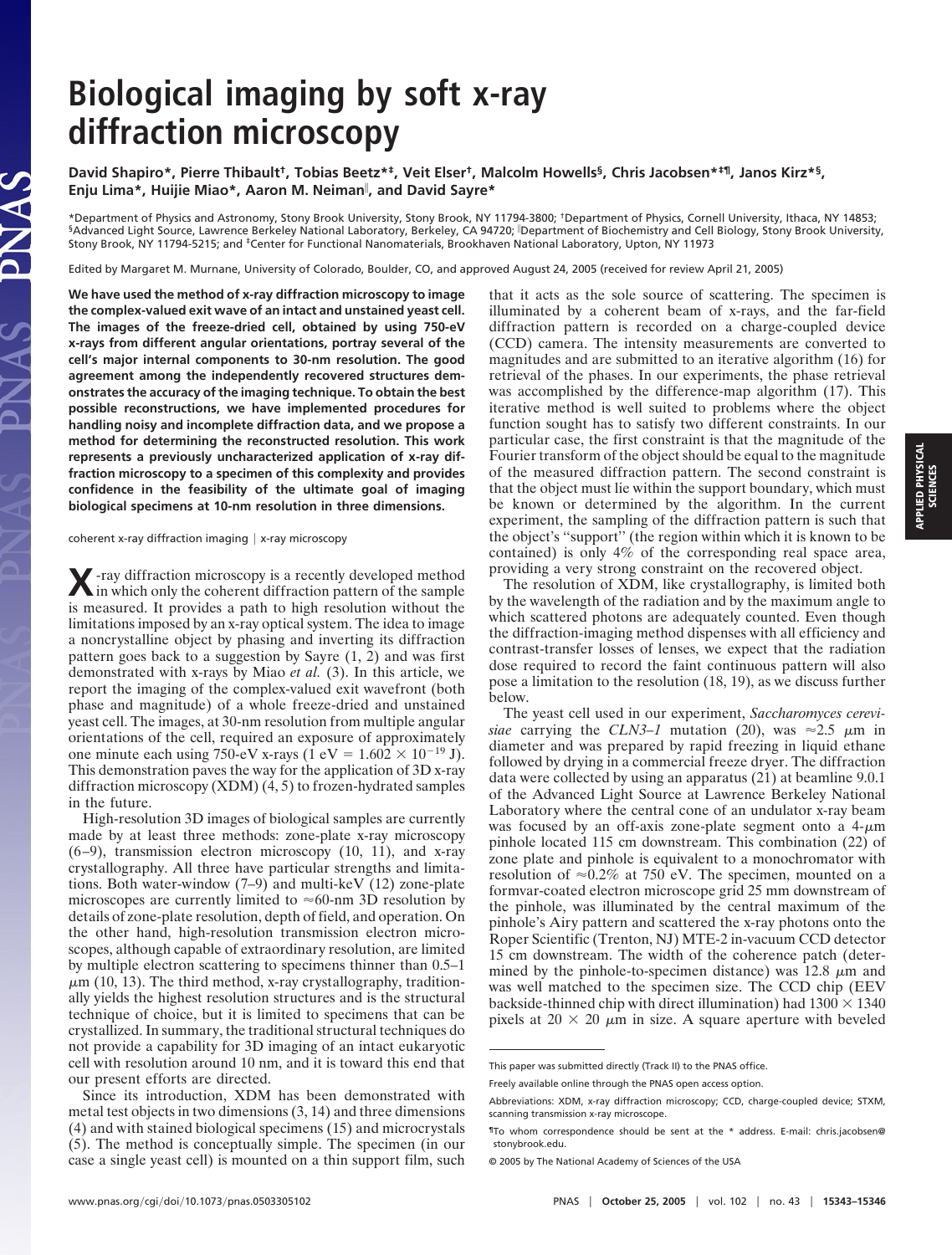

**Fig. 1.** Soft x-ray diffraction pattern of a freeze-dried yeast cell. (*Left*) The assembled pattern shown represents the summation of several diffraction patterns, with a total exposure of 65 seconds to 750-eV x-rays. The assembled pattern covers 1200  $\times$  1200 pixels of the 1340  $\times$  1300 original array and extends to a spatial frequency, or diffraction angle divided by wavelength, of 48 inverse micrometers at the edges and 68 inverse micrometers at the corners. A spatial frequency of 48 inverse micrometers at the edges corresponds to a half-period pixel size in real space of 10 nm. The speckles in the diffraction pattern have a consistent size associated with the inverse of the size of the yeast cell. (*Right*) Power spectrum as a function of spatial frequency.

edges was arranged between pinhole and specimen with the beam passing through one corner; this protected the CCD from scatter by the pinhole in three quadrants simultaneously. The corner then was repositioned to allow collection of the missing quadrant. The CCD was protected from the intense beam at the center of the pattern by a beam stop that obscured  $\approx 20 \times 20$ pixels, which means that information at spatial frequencies below  $\approx$ 1  $\mu$ m<sup>-1</sup> was missing from the recording. It was necessary to acquire several patterns with varying exposure times, at each view direction, because the dynamic range of the CCD chip was not adequate for collecting the full range of intensities present in the diffraction patterns. Because of these strategies, each 2D data set was formed from a compilation of 26 exposures recorded with a total x-ray illumination time of 65 seconds and involving a dose of  $\approx 10^8$  Gy to the cell. The recorded data (a subset of which is shown in Fig. 1) extend to a collection angle corresponding to 78 inverse micrometers. In this experiment, we collected data in this manner for nine angular positions from  $-3$ to  $+5^\circ$ ; however, our apparatus is capable of tilting the specimen from to  $-80$  to  $+80^{\circ}$ .

The yeast cell reconstructions reported here are made challenging by a combination of factors. First, the specimen is a strong phase/amplitude object with the consequence that the effective source of the far-field diffraction pattern is a complexvalued exit wave. Second, we used a central beam stop to protect the CCD from the most intense part of the pattern, which unfortunately prevents recording of the lowest spatial frequencies. The detrimental effect of this is exacerbated by the very round shape of the cell because of the existence of modes that are negligibly constrained, either by the available diffraction



**Fig. 2.** Technical details of the reconstruction of the diffraction data of Fig. 1. (*Left*) Because the very intense nondiffracted beam was blocked by a beamstop, no data were recorded at very low spatial frequencies. Shown here are two modes in the reconstruction superimposed on the missing data region of the detector (white pixels in the diffraction or Fourier space in *B* and *D*). We also show these modes in object space, superimposed on the support (allowed spatial region) of the yeast cell (*A* and *C*). The amplitudes of weakly constrained modes such as these are undetermined by our reconstruction. (*Right*) One measure of the quality of the reconstruction is the degree to which it reproduces the recorded data (diffraction intensities). The reconstructions of Fig. 3 are averages  $I_{\rm recon}$   $=$   $\langle F_{\rm recon} \rangle$  of many complex iterates *F*recon of a phasing algorithm, each differing only in the values of their phases. Diffraction data that are reliably phased will add constructively, whereas data with phases that are inconsistent over many iterates will add randomly, leading to reduced intensity in the reconstruction compared to the recorded intensities *I*<sub>data</sub>. The ratio *I*<sub>recon</sub>/*I*<sub>data</sub> is shown alongside the theoretical modulation transfer function (MTF) of conventional imaging optics with an efficiency of 75% and Rayleigh resolutions of 30 and 15 nm, respectively.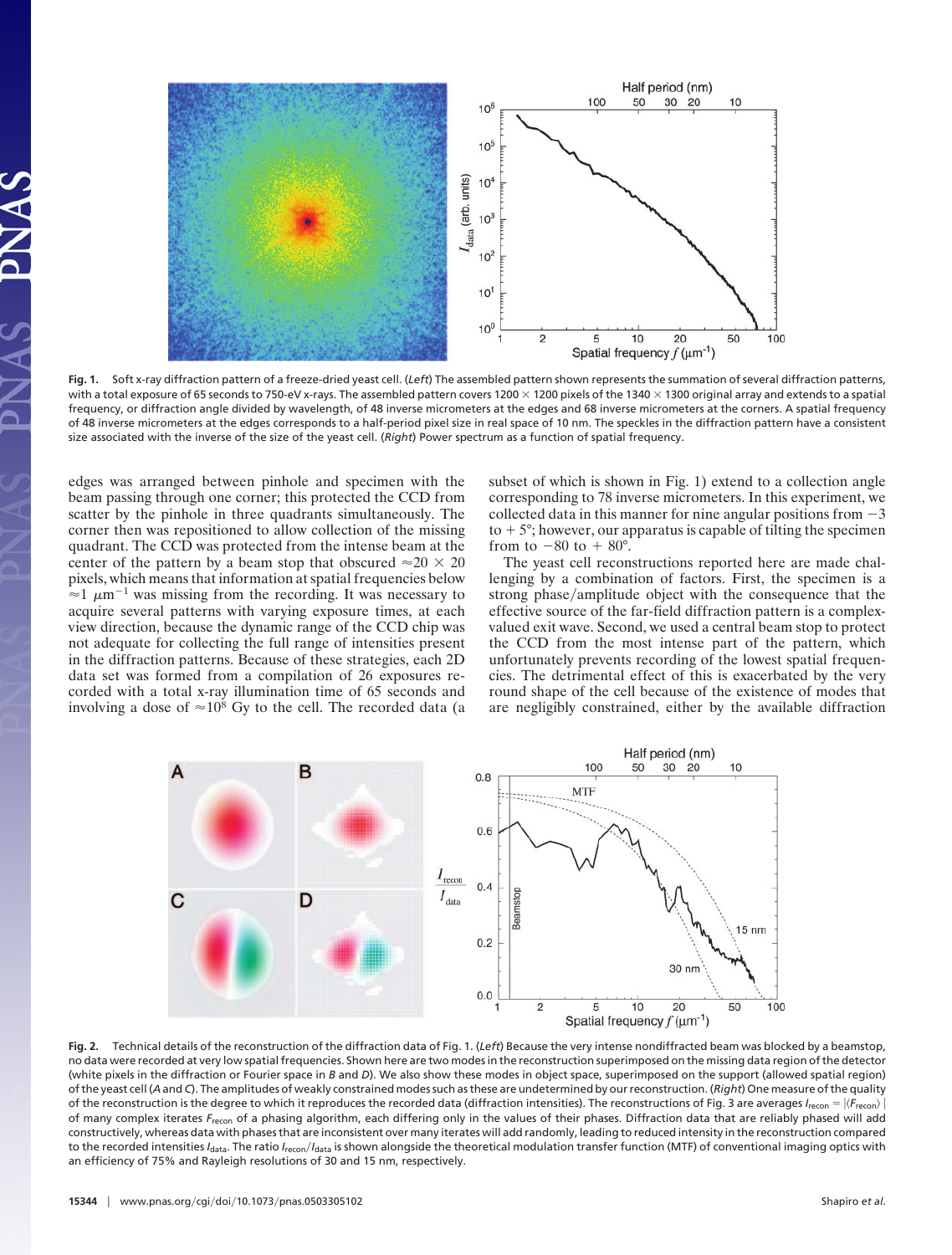data or by the support of the object. Fig. 2 shows the two least constrained modes. The amplitudes of such modes can be varied enormously and still be consistent with the available information (the measured diffraction intensities and the object support). Our solution is to choose the amplitudes so as to minimize the variance of the object's values. This solution is easy to implement and delivers a smooth function that minimizes the introduction of image features not warranted by the data. To start the algorithm, a good approximation of the yeast cell's support initially was obtained from the autocorrelation as computed directly from the (incomplete) diffraction data. The shape of the support was then refined interactively to be very tight [progressive tightening of a support also may be achieved by the "shrinkwrap" algorithm (14)]. This refinement eliminates translations of the cell that could also compromise the averaging procedure discussed below. We did not apply any constraint on the values of the object, as is often done with real-valued objects (positivity constraint).

Iterative phasing algorithms are generally designed to reach a fixed point when all of the imposed constraints are satisfied. In actual applications, and primarily as a result of noise in the data, convergence to a fixed point is never perfect, and the algorithm arrives instead at a steady state with residual fluctuations. A single reconstruction, taken from the stream of fluctuating iterates, will convey more detail than is warranted because of fluctuations primarily in high spatial frequency features. To address this issue, we have adopted the procedure of averaging large numbers of these fluctuating reconstructions. The effect is that features present in all iterates (the sought-after signal) are maintained and those that vary from iterate to iterate (the noise) are reduced or eliminated. We believe that this approach delivers the most detailed image that is warranted by the data. For the reconstructions shown here, the difference map algorithm (17) was used with  $\beta = -1$ , although separate runs with Fienup's hybrid input–output algorithm (difference map with  $\beta = +1$ ) gave indistinguishable results. The algorithm was first allowed to proceed for 1,000 iterations, and then a total of 981 iterates were averaged (every 50th iterate). The total reconstruction process of 50,000 iterations took  $\approx$  12 h on a desktop PC. Further details of the algorithm's implementation for the yeast cell work will be detailed in a separate publication.

Even in the Born approximation, the reconstruction of 2D diffraction data yields a partially defocused projection of the specimen if the x-rays used are overly soft because there will be some noticeable departure of the Ewald sphere from a principal plane in the full 3D reciprocal space.When the Born approximation applies, this effect can be corrected by collecting 3D diffraction data. Using our same apparatus, Chapman *et al.* (28) have obtained reconstructions of nonbiological objects by properly mapping diffraction intensities from planar CCD recordings into a 3D cube in reciprocal space (Movie 1, which is published as supporting information on the PNAS web site, displays their 3D reconstruction). Application of the iterative phasing algorithm to a 3D set of diffraction intensities can then yield true 3D information on the scattering strength of each voxel (4).

A key question in evaluating the reconstructions concerns their resolution. The diffraction data appear good out to each edge at a spatial half-period corresponding to a real-space pixel size of 10.3 nm (Fig. 1), but one must also consider the reliability of the recovered phases at different spatial frequencies. Because the reconstruction is based on the average of many iterates as described above, one measure can be obtained by comparing the magnitude of the Fourier transform of the averaged complex reconstruction,  $I_{\text{recon}} = |\langle F_{\text{recon}} \rangle|^2$ , with the magnitude of the recorded diffraction intensities,  $I_{data}$ , as a function of spatial frequency *f*. Spatial frequencies that are phased with less consistency will show a reduction in the ratio  $I_{\text{recon}}/I_{\text{data}}$ , as shown in Fig. 2. Although this spatial–frequency-dependent ratio pro-



**Fig. 3.** Images of a freeze-dried yeast cell. *A* was obtained by phasing the diffraction data in Fig. 1, whereas *C* and *D* were obtained from reconstructions of two separate, slightly lower exposure data sets acquired with the cell tilted by 3° (*C*) and 4° (*D*) relative to *A* (Movie 2, which is published as supporting information on the PNAS web site, displays reconstructed images at 1° intervals over a 7° range). *Insets* in *C* and *D* show ≈30-nm fine features at the cell and nuclear membrane regions that are reproduced consistently in these separate recordings and reconstructions, even though these 2D reconstructions are projections along the beam axis with some blurring as a result of defocus. The renderings of the complex-valued reconstructions use brightness to represent magnitude and hue to represent phase (the color scale indicates reconstructed phase values). *A* is labeled according to a provisional identification of the nucleus (N), a storage vacuole (V), and the cell membrane (M). *B* shows a National Synchrotron Light Source X1A2 STXM (27) image taken of the same cell using 540-eV x-rays and a zone plate with an estimated Rayleigh resolution of 42 nm; this image shows absorption effects only, so it is shown in grayscale. The STXM image is shown here for comparison purposes only; it was taken at a different photon energy and in a different contrast mode (incoherent brightfield) than applies to the reconstructed diffraction data. The information contained in the STXM image was not used in any way in obtaining the diffraction reconstruction.

vides a more complete indication of resolution than any single parameter does, it is nonetheless useful to compare it to the modulation transfer function (MTF) of conventional (incoherent brightfield) imaging with a lens. We therefore show the MTF of lenses with 75% efficiency and Raleigh resolutions of 15 nm and 30 nm on the same figure (see Fig. 2). The ratio *I*recon*I*data for the reconstruction falls approximately between these two curves, suggesting an equivalent resolution of better than 30 nm. This resolution estimate is supported by the observation of features at this scale that are reproduced in independent reconstructions obtained from diffraction data acquired at different tilt angles (Fig. 3).

Such reproduction of features also gives us confidence that the significant internal structures revealed in the reconstructed images, shown and explained in Fig. 3, are in fact real. Based on their characteristic shape and relative positions, structures that appear to be the nucleus and vacuole (N and V in Fig. 3*A*) can be identified, and similar structures are seen in a scanning transmission x-ray microscope (STXM) image of the same cell (Fig. 3*B*). It is expected that the reconstruction from diffraction data should show similarity but not perfect agreement with a STXM image of the same specimen because of the use of a different photon energy and imaging modality.

Radiation damage is an important consideration in lifescience microscopy, so we (19), and others (18), have made